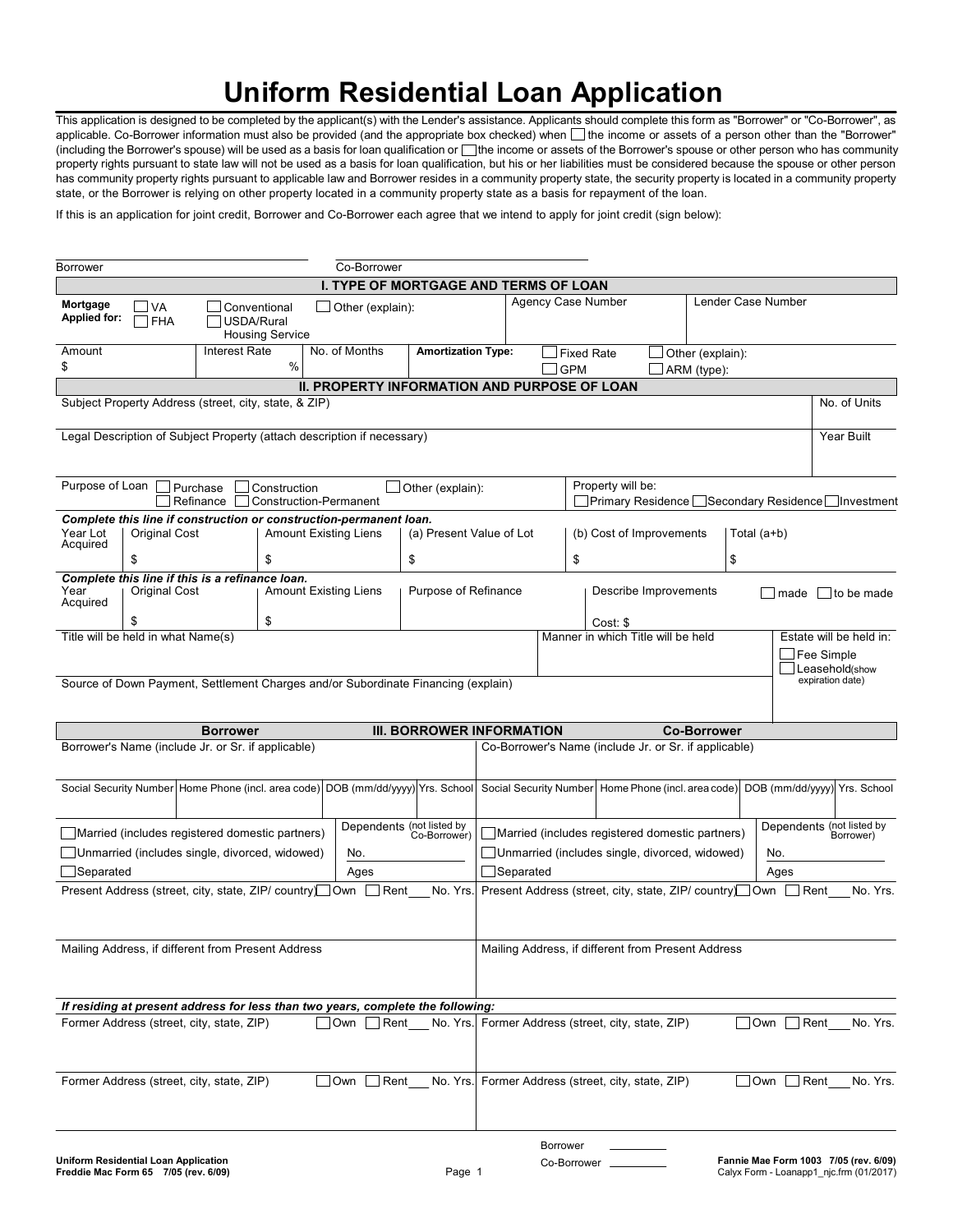| Name & Address of Employer                                                        |                 |                 |                            |                                                  |       |                                                                                                                                                                                             |                    |                      |                                                  |
|-----------------------------------------------------------------------------------|-----------------|-----------------|----------------------------|--------------------------------------------------|-------|---------------------------------------------------------------------------------------------------------------------------------------------------------------------------------------------|--------------------|----------------------|--------------------------------------------------|
|                                                                                   | <b>Borrower</b> |                 |                            | IV. EMPLOYMENT INFORMATION<br>Yrs. on this job   |       | Name & Address of Employer                                                                                                                                                                  | <b>Co-Borrower</b> |                      | Yrs. on this job                                 |
|                                                                                   |                 |                 | $\Box$ Self Employed       |                                                  |       |                                                                                                                                                                                             |                    | $\Box$ Self Employed |                                                  |
|                                                                                   |                 |                 |                            | Yrs. employed in this<br>line of work/profession |       |                                                                                                                                                                                             |                    |                      | Yrs. employed in this<br>line of work/profession |
|                                                                                   |                 |                 |                            |                                                  |       |                                                                                                                                                                                             |                    |                      |                                                  |
| Position/Title/Type of Business                                                   |                 |                 |                            | Business Phone (incl. area code)                 |       | Position/Title/Type of Business                                                                                                                                                             |                    |                      | Business Phone (incl. area code)                 |
|                                                                                   |                 |                 |                            |                                                  |       |                                                                                                                                                                                             |                    |                      |                                                  |
|                                                                                   |                 |                 |                            |                                                  |       | If employed in current position for less than two years or if currently employed in more than one position, complete the following:                                                         |                    |                      |                                                  |
| Name & Address of Employer                                                        |                 |                 | $\!\!\!\Box$ Self Employed | Dates (from-to)                                  |       | Name & Address of Employer                                                                                                                                                                  |                    | Self Employed        | Dates (from-to)                                  |
|                                                                                   |                 |                 |                            | Monthly Income                                   |       |                                                                                                                                                                                             |                    |                      | Monthly Income                                   |
|                                                                                   |                 |                 |                            | \$                                               |       |                                                                                                                                                                                             |                    |                      | \$                                               |
| Position/Title/Type of Business                                                   |                 |                 |                            | Business Phone (incl. area code)                 |       | Position/Title/Type of Business                                                                                                                                                             |                    |                      | Business Phone (incl. area code)                 |
|                                                                                   |                 |                 |                            |                                                  |       |                                                                                                                                                                                             |                    |                      |                                                  |
| Name & Address of Employer                                                        |                 |                 | Self Employed              | Dates (from-to)                                  |       | Name & Address of Employer                                                                                                                                                                  |                    | Self Employed        | Dates (from-to)                                  |
|                                                                                   |                 |                 |                            | Monthly Income                                   |       |                                                                                                                                                                                             |                    |                      | Monthly Income                                   |
|                                                                                   |                 |                 |                            | \$                                               |       |                                                                                                                                                                                             |                    |                      |                                                  |
| Position/Title/Type of Business                                                   |                 |                 |                            | Business Phone (incl. area code)                 |       | Position/Title/Type of Business                                                                                                                                                             |                    |                      | Business Phone (incl. area code)                 |
|                                                                                   |                 |                 |                            |                                                  |       |                                                                                                                                                                                             |                    |                      |                                                  |
| Name & Address of Employer                                                        |                 |                 | Self Employed              | Dates (from-to)                                  |       | Name & Address of Employer                                                                                                                                                                  |                    | Self Employed        | Dates (from-to)                                  |
|                                                                                   |                 |                 |                            |                                                  |       |                                                                                                                                                                                             |                    |                      |                                                  |
|                                                                                   |                 |                 |                            | Monthly Income<br>\$                             |       |                                                                                                                                                                                             |                    |                      | Monthly Income<br>\$                             |
| Position/Title/Type of Business                                                   |                 |                 |                            | Business Phone (incl. area code)                 |       | Position/Title/Type of Business                                                                                                                                                             |                    |                      | Business Phone (incl. area code)                 |
|                                                                                   |                 |                 |                            |                                                  |       |                                                                                                                                                                                             |                    |                      |                                                  |
| Name & Address of Employer                                                        |                 |                 | Self Employed              | Dates (from-to)                                  |       | Name & Address of Employer                                                                                                                                                                  |                    | Self Employed        | Dates (from-to)                                  |
|                                                                                   |                 |                 |                            |                                                  |       |                                                                                                                                                                                             |                    |                      |                                                  |
|                                                                                   |                 |                 |                            | Monthly Income                                   |       |                                                                                                                                                                                             |                    |                      | Monthly Income                                   |
| Position/Title/Type of Business                                                   |                 |                 |                            | \$<br>Business Phone (incl. area code)           |       | Position/Title/Type of Business                                                                                                                                                             |                    |                      | \$                                               |
|                                                                                   |                 |                 |                            |                                                  |       |                                                                                                                                                                                             |                    |                      | Business Phone (incl. area code)                 |
|                                                                                   |                 |                 |                            |                                                  |       |                                                                                                                                                                                             |                    |                      |                                                  |
| Gross                                                                             |                 |                 |                            |                                                  |       | V. MONTHLY INCOME AND COMBINED HOUSING EXPENSE INFORMATION<br><b>Combined Monthly</b>                                                                                                       |                    |                      |                                                  |
| <b>Monthly Income</b>                                                             |                 | <b>Borrower</b> |                            | <b>Co-Borrower</b>                               | Total | <b>Housing Expense</b>                                                                                                                                                                      |                    | Present              | Proposed                                         |
| Base Empl. Income*                                                                | \$              |                 | \$                         | \$                                               |       | Rent                                                                                                                                                                                        | \$                 |                      |                                                  |
| Overtime<br><b>Bonuses</b>                                                        |                 |                 |                            |                                                  |       | First Mortgage (P&I)<br>Other Financing (P&I)                                                                                                                                               |                    |                      | \$                                               |
| Commissions                                                                       |                 |                 |                            |                                                  |       | Hazard Insurance                                                                                                                                                                            |                    |                      |                                                  |
| Dividends/Interest                                                                |                 |                 |                            |                                                  |       | <b>Real Estate Taxes</b>                                                                                                                                                                    |                    |                      |                                                  |
| Net Rental Income                                                                 |                 |                 |                            |                                                  |       | Mortgage Insurance                                                                                                                                                                          |                    |                      |                                                  |
| Other (before completing,<br>see the notice in "describe<br>other income," below) |                 |                 |                            |                                                  |       | Homeowner Assn. Dues<br>Other:                                                                                                                                                              |                    |                      |                                                  |
| <b>Total</b>                                                                      | \$              |                 | \$                         | \$                                               |       | <b>Total</b>                                                                                                                                                                                | \$                 |                      | \$                                               |
|                                                                                   |                 |                 |                            |                                                  |       | Self Employed Borrower(s) may be required to provide additional documentation such as tax returns and financial statements.                                                                 |                    |                      |                                                  |
|                                                                                   |                 |                 |                            |                                                  |       | Notice: Alimony, child support, or separate maintenance income need not be revealed if the<br>Borrower (B) or Co-Borrower (C) does not choose to have it considered for repaying this loan. |                    |                      |                                                  |
| <b>Describe Other Income</b>                                                      |                 |                 |                            |                                                  |       |                                                                                                                                                                                             |                    |                      |                                                  |
|                                                                                   |                 |                 |                            |                                                  |       |                                                                                                                                                                                             |                    |                      | <b>Monthly Amount</b>                            |
| $\mathsf{B}/\mathsf{C}$                                                           |                 |                 |                            |                                                  |       |                                                                                                                                                                                             |                    |                      |                                                  |
|                                                                                   |                 |                 |                            |                                                  |       |                                                                                                                                                                                             |                    |                      | \$                                               |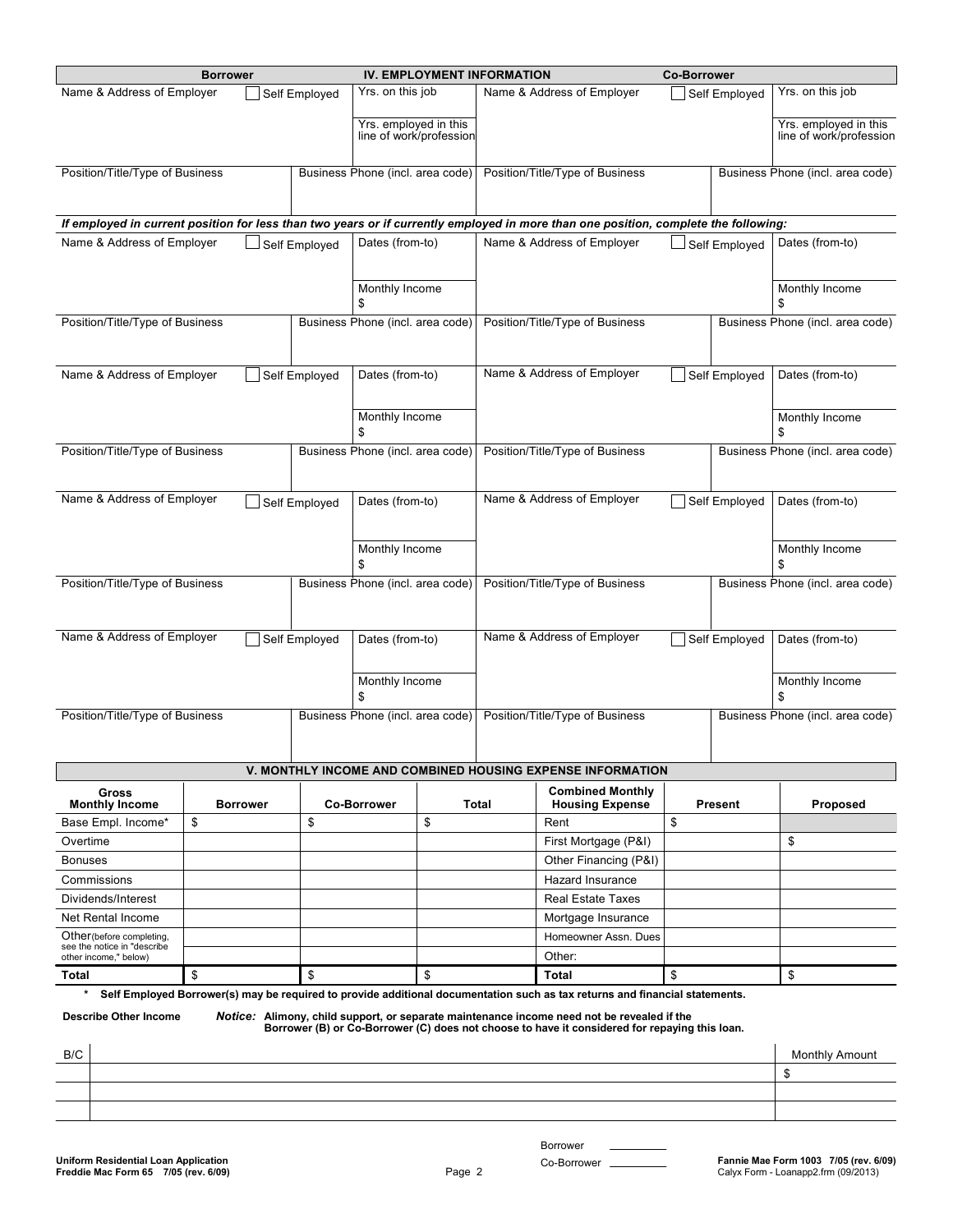| <b>VI. ASSETS AND LIABILITIES</b><br>This Statement and any applicable supporting schedules may be completed jointly by both married and unmarried Co-borrowers if their assets and liabilities are sufficiently joined<br>so that the Statement can be meaningfully and fairly presented on a combined basis; otherwise, separate Statements and Schedules are required. If the Co-Borrower section<br>was completed about a non-applicant spouse or other person, this Statement and supporting schedules must be completed by that spouse or other person also.<br>Completed<br>$\Box$ Jointly<br>Cash or<br><b>ASSETS</b><br><b>Market Value</b><br>Description<br>Cash deposit toward<br>stock pledges, etc. Use continuation sheet, if necessary. Indicate by (*) those liabilities which will be<br>\$<br>purchase held by:<br>satisfied upon sale of real estate owned or upon refinancing of the subject property.<br><b>Monthly Payment &amp;</b><br><b>LIABILITIES</b><br><b>Months Left to Pay</b><br>List checking and savings accounts below<br>Name and address of Company<br>\$ Payment/Months<br>\$<br>Name and address of Bank, S&L, or Credit Union<br>Acct. no.<br>Name and address of Company<br>\$ Payment/Months<br>\$<br>\$<br>Acct. no.<br>Name and address of Bank, S&L, or Credit Union<br>Acct. no.<br>\$<br>Name and address of Company<br>\$ Payment/Months<br>\$<br>Acct. no.<br>Name and address of Bank, S&L, or Credit Union<br>Acct. no.<br>Name and address of Company<br>\$ Payment/Months<br>\$<br>\$<br>Acct. no.<br>Stocks & Bonds (Company<br>\$<br>name/number description)<br>Acct. no.<br>Name and address of Company<br>\$<br>\$ Payment/Months<br>\$<br>Life insurance net cash value<br>Face amount: \$<br>\$<br><b>Subtotal Liquid Assets</b><br>Acct. no.<br>Name and address of Company<br>\$ Payment/Months<br>S.<br>Real estate owned (enter market value \$<br>from schedule of real estate owned)<br>\$<br>Vested interest in retirement fund<br>\$<br>Net worth of business(es) owned<br>(attach financial statement)<br>Acct. no.<br>Alimony/Child Support/Separate<br>Maintenance Payments Owed to:<br>Automobiles owned (make and year)   \$<br>\$ |
|--------------------------------------------------------------------------------------------------------------------------------------------------------------------------------------------------------------------------------------------------------------------------------------------------------------------------------------------------------------------------------------------------------------------------------------------------------------------------------------------------------------------------------------------------------------------------------------------------------------------------------------------------------------------------------------------------------------------------------------------------------------------------------------------------------------------------------------------------------------------------------------------------------------------------------------------------------------------------------------------------------------------------------------------------------------------------------------------------------------------------------------------------------------------------------------------------------------------------------------------------------------------------------------------------------------------------------------------------------------------------------------------------------------------------------------------------------------------------------------------------------------------------------------------------------------------------------------------------------------------------------------------------------------------------------------------------------------------------------------------------------------------------------------------------------------------------------------------------------------------------------------------------------------------------------------------------------------------------------------------------------------------------------------------------------------------------------------------------------------------------------------------------------------------------------------------------------------|
| Not Jointly<br>Liabilities and Pledged Assets. List the creditor's name, address and account number for all outstanding<br>debts, including automobile loans, revolving charge accounts, real estate loans, alimony, child support,<br><b>Unpaid Balance</b>                                                                                                                                                                                                                                                                                                                                                                                                                                                                                                                                                                                                                                                                                                                                                                                                                                                                                                                                                                                                                                                                                                                                                                                                                                                                                                                                                                                                                                                                                                                                                                                                                                                                                                                                                                                                                                                                                                                                                 |
|                                                                                                                                                                                                                                                                                                                                                                                                                                                                                                                                                                                                                                                                                                                                                                                                                                                                                                                                                                                                                                                                                                                                                                                                                                                                                                                                                                                                                                                                                                                                                                                                                                                                                                                                                                                                                                                                                                                                                                                                                                                                                                                                                                                                              |
|                                                                                                                                                                                                                                                                                                                                                                                                                                                                                                                                                                                                                                                                                                                                                                                                                                                                                                                                                                                                                                                                                                                                                                                                                                                                                                                                                                                                                                                                                                                                                                                                                                                                                                                                                                                                                                                                                                                                                                                                                                                                                                                                                                                                              |
|                                                                                                                                                                                                                                                                                                                                                                                                                                                                                                                                                                                                                                                                                                                                                                                                                                                                                                                                                                                                                                                                                                                                                                                                                                                                                                                                                                                                                                                                                                                                                                                                                                                                                                                                                                                                                                                                                                                                                                                                                                                                                                                                                                                                              |
|                                                                                                                                                                                                                                                                                                                                                                                                                                                                                                                                                                                                                                                                                                                                                                                                                                                                                                                                                                                                                                                                                                                                                                                                                                                                                                                                                                                                                                                                                                                                                                                                                                                                                                                                                                                                                                                                                                                                                                                                                                                                                                                                                                                                              |
|                                                                                                                                                                                                                                                                                                                                                                                                                                                                                                                                                                                                                                                                                                                                                                                                                                                                                                                                                                                                                                                                                                                                                                                                                                                                                                                                                                                                                                                                                                                                                                                                                                                                                                                                                                                                                                                                                                                                                                                                                                                                                                                                                                                                              |
|                                                                                                                                                                                                                                                                                                                                                                                                                                                                                                                                                                                                                                                                                                                                                                                                                                                                                                                                                                                                                                                                                                                                                                                                                                                                                                                                                                                                                                                                                                                                                                                                                                                                                                                                                                                                                                                                                                                                                                                                                                                                                                                                                                                                              |
|                                                                                                                                                                                                                                                                                                                                                                                                                                                                                                                                                                                                                                                                                                                                                                                                                                                                                                                                                                                                                                                                                                                                                                                                                                                                                                                                                                                                                                                                                                                                                                                                                                                                                                                                                                                                                                                                                                                                                                                                                                                                                                                                                                                                              |
|                                                                                                                                                                                                                                                                                                                                                                                                                                                                                                                                                                                                                                                                                                                                                                                                                                                                                                                                                                                                                                                                                                                                                                                                                                                                                                                                                                                                                                                                                                                                                                                                                                                                                                                                                                                                                                                                                                                                                                                                                                                                                                                                                                                                              |
|                                                                                                                                                                                                                                                                                                                                                                                                                                                                                                                                                                                                                                                                                                                                                                                                                                                                                                                                                                                                                                                                                                                                                                                                                                                                                                                                                                                                                                                                                                                                                                                                                                                                                                                                                                                                                                                                                                                                                                                                                                                                                                                                                                                                              |
|                                                                                                                                                                                                                                                                                                                                                                                                                                                                                                                                                                                                                                                                                                                                                                                                                                                                                                                                                                                                                                                                                                                                                                                                                                                                                                                                                                                                                                                                                                                                                                                                                                                                                                                                                                                                                                                                                                                                                                                                                                                                                                                                                                                                              |
|                                                                                                                                                                                                                                                                                                                                                                                                                                                                                                                                                                                                                                                                                                                                                                                                                                                                                                                                                                                                                                                                                                                                                                                                                                                                                                                                                                                                                                                                                                                                                                                                                                                                                                                                                                                                                                                                                                                                                                                                                                                                                                                                                                                                              |
|                                                                                                                                                                                                                                                                                                                                                                                                                                                                                                                                                                                                                                                                                                                                                                                                                                                                                                                                                                                                                                                                                                                                                                                                                                                                                                                                                                                                                                                                                                                                                                                                                                                                                                                                                                                                                                                                                                                                                                                                                                                                                                                                                                                                              |
|                                                                                                                                                                                                                                                                                                                                                                                                                                                                                                                                                                                                                                                                                                                                                                                                                                                                                                                                                                                                                                                                                                                                                                                                                                                                                                                                                                                                                                                                                                                                                                                                                                                                                                                                                                                                                                                                                                                                                                                                                                                                                                                                                                                                              |
|                                                                                                                                                                                                                                                                                                                                                                                                                                                                                                                                                                                                                                                                                                                                                                                                                                                                                                                                                                                                                                                                                                                                                                                                                                                                                                                                                                                                                                                                                                                                                                                                                                                                                                                                                                                                                                                                                                                                                                                                                                                                                                                                                                                                              |
|                                                                                                                                                                                                                                                                                                                                                                                                                                                                                                                                                                                                                                                                                                                                                                                                                                                                                                                                                                                                                                                                                                                                                                                                                                                                                                                                                                                                                                                                                                                                                                                                                                                                                                                                                                                                                                                                                                                                                                                                                                                                                                                                                                                                              |
|                                                                                                                                                                                                                                                                                                                                                                                                                                                                                                                                                                                                                                                                                                                                                                                                                                                                                                                                                                                                                                                                                                                                                                                                                                                                                                                                                                                                                                                                                                                                                                                                                                                                                                                                                                                                                                                                                                                                                                                                                                                                                                                                                                                                              |
|                                                                                                                                                                                                                                                                                                                                                                                                                                                                                                                                                                                                                                                                                                                                                                                                                                                                                                                                                                                                                                                                                                                                                                                                                                                                                                                                                                                                                                                                                                                                                                                                                                                                                                                                                                                                                                                                                                                                                                                                                                                                                                                                                                                                              |
|                                                                                                                                                                                                                                                                                                                                                                                                                                                                                                                                                                                                                                                                                                                                                                                                                                                                                                                                                                                                                                                                                                                                                                                                                                                                                                                                                                                                                                                                                                                                                                                                                                                                                                                                                                                                                                                                                                                                                                                                                                                                                                                                                                                                              |
|                                                                                                                                                                                                                                                                                                                                                                                                                                                                                                                                                                                                                                                                                                                                                                                                                                                                                                                                                                                                                                                                                                                                                                                                                                                                                                                                                                                                                                                                                                                                                                                                                                                                                                                                                                                                                                                                                                                                                                                                                                                                                                                                                                                                              |
|                                                                                                                                                                                                                                                                                                                                                                                                                                                                                                                                                                                                                                                                                                                                                                                                                                                                                                                                                                                                                                                                                                                                                                                                                                                                                                                                                                                                                                                                                                                                                                                                                                                                                                                                                                                                                                                                                                                                                                                                                                                                                                                                                                                                              |
|                                                                                                                                                                                                                                                                                                                                                                                                                                                                                                                                                                                                                                                                                                                                                                                                                                                                                                                                                                                                                                                                                                                                                                                                                                                                                                                                                                                                                                                                                                                                                                                                                                                                                                                                                                                                                                                                                                                                                                                                                                                                                                                                                                                                              |
|                                                                                                                                                                                                                                                                                                                                                                                                                                                                                                                                                                                                                                                                                                                                                                                                                                                                                                                                                                                                                                                                                                                                                                                                                                                                                                                                                                                                                                                                                                                                                                                                                                                                                                                                                                                                                                                                                                                                                                                                                                                                                                                                                                                                              |
|                                                                                                                                                                                                                                                                                                                                                                                                                                                                                                                                                                                                                                                                                                                                                                                                                                                                                                                                                                                                                                                                                                                                                                                                                                                                                                                                                                                                                                                                                                                                                                                                                                                                                                                                                                                                                                                                                                                                                                                                                                                                                                                                                                                                              |
|                                                                                                                                                                                                                                                                                                                                                                                                                                                                                                                                                                                                                                                                                                                                                                                                                                                                                                                                                                                                                                                                                                                                                                                                                                                                                                                                                                                                                                                                                                                                                                                                                                                                                                                                                                                                                                                                                                                                                                                                                                                                                                                                                                                                              |
|                                                                                                                                                                                                                                                                                                                                                                                                                                                                                                                                                                                                                                                                                                                                                                                                                                                                                                                                                                                                                                                                                                                                                                                                                                                                                                                                                                                                                                                                                                                                                                                                                                                                                                                                                                                                                                                                                                                                                                                                                                                                                                                                                                                                              |
|                                                                                                                                                                                                                                                                                                                                                                                                                                                                                                                                                                                                                                                                                                                                                                                                                                                                                                                                                                                                                                                                                                                                                                                                                                                                                                                                                                                                                                                                                                                                                                                                                                                                                                                                                                                                                                                                                                                                                                                                                                                                                                                                                                                                              |
|                                                                                                                                                                                                                                                                                                                                                                                                                                                                                                                                                                                                                                                                                                                                                                                                                                                                                                                                                                                                                                                                                                                                                                                                                                                                                                                                                                                                                                                                                                                                                                                                                                                                                                                                                                                                                                                                                                                                                                                                                                                                                                                                                                                                              |
|                                                                                                                                                                                                                                                                                                                                                                                                                                                                                                                                                                                                                                                                                                                                                                                                                                                                                                                                                                                                                                                                                                                                                                                                                                                                                                                                                                                                                                                                                                                                                                                                                                                                                                                                                                                                                                                                                                                                                                                                                                                                                                                                                                                                              |
| \$<br>Job-Related Expense (child care, union dues, etc.) \$<br>Other Assets (itemize)                                                                                                                                                                                                                                                                                                                                                                                                                                                                                                                                                                                                                                                                                                                                                                                                                                                                                                                                                                                                                                                                                                                                                                                                                                                                                                                                                                                                                                                                                                                                                                                                                                                                                                                                                                                                                                                                                                                                                                                                                                                                                                                        |
|                                                                                                                                                                                                                                                                                                                                                                                                                                                                                                                                                                                                                                                                                                                                                                                                                                                                                                                                                                                                                                                                                                                                                                                                                                                                                                                                                                                                                                                                                                                                                                                                                                                                                                                                                                                                                                                                                                                                                                                                                                                                                                                                                                                                              |
| \$<br><b>Total Monthly Payments</b>                                                                                                                                                                                                                                                                                                                                                                                                                                                                                                                                                                                                                                                                                                                                                                                                                                                                                                                                                                                                                                                                                                                                                                                                                                                                                                                                                                                                                                                                                                                                                                                                                                                                                                                                                                                                                                                                                                                                                                                                                                                                                                                                                                          |
| Net Worth<br>$\Rightarrow$<br>\$<br><b>Total Liabilities b.</b><br>l \$                                                                                                                                                                                                                                                                                                                                                                                                                                                                                                                                                                                                                                                                                                                                                                                                                                                                                                                                                                                                                                                                                                                                                                                                                                                                                                                                                                                                                                                                                                                                                                                                                                                                                                                                                                                                                                                                                                                                                                                                                                                                                                                                      |
| \$<br>Total Assets a.<br>(a minus b)<br>Schedule of Real Estate Owned (if additional properties are owned, use continuation sheet)                                                                                                                                                                                                                                                                                                                                                                                                                                                                                                                                                                                                                                                                                                                                                                                                                                                                                                                                                                                                                                                                                                                                                                                                                                                                                                                                                                                                                                                                                                                                                                                                                                                                                                                                                                                                                                                                                                                                                                                                                                                                           |
| Insurance,<br>Property Address (enter S if sold, PS if pending<br>Maintenance,<br>Type of<br>Present<br>Amount of<br>Gross<br>Mortgage<br>Net                                                                                                                                                                                                                                                                                                                                                                                                                                                                                                                                                                                                                                                                                                                                                                                                                                                                                                                                                                                                                                                                                                                                                                                                                                                                                                                                                                                                                                                                                                                                                                                                                                                                                                                                                                                                                                                                                                                                                                                                                                                                |
| sale or R if rental being held for income)<br>Property   Market Value   Mortgages & Liens Rental Income<br>Taxes & Misc.<br>Rental Income<br>Payments                                                                                                                                                                                                                                                                                                                                                                                                                                                                                                                                                                                                                                                                                                                                                                                                                                                                                                                                                                                                                                                                                                                                                                                                                                                                                                                                                                                                                                                                                                                                                                                                                                                                                                                                                                                                                                                                                                                                                                                                                                                        |
| \$<br>\$<br>\$<br>\$<br>ደ                                                                                                                                                                                                                                                                                                                                                                                                                                                                                                                                                                                                                                                                                                                                                                                                                                                                                                                                                                                                                                                                                                                                                                                                                                                                                                                                                                                                                                                                                                                                                                                                                                                                                                                                                                                                                                                                                                                                                                                                                                                                                                                                                                                    |
|                                                                                                                                                                                                                                                                                                                                                                                                                                                                                                                                                                                                                                                                                                                                                                                                                                                                                                                                                                                                                                                                                                                                                                                                                                                                                                                                                                                                                                                                                                                                                                                                                                                                                                                                                                                                                                                                                                                                                                                                                                                                                                                                                                                                              |
|                                                                                                                                                                                                                                                                                                                                                                                                                                                                                                                                                                                                                                                                                                                                                                                                                                                                                                                                                                                                                                                                                                                                                                                                                                                                                                                                                                                                                                                                                                                                                                                                                                                                                                                                                                                                                                                                                                                                                                                                                                                                                                                                                                                                              |
|                                                                                                                                                                                                                                                                                                                                                                                                                                                                                                                                                                                                                                                                                                                                                                                                                                                                                                                                                                                                                                                                                                                                                                                                                                                                                                                                                                                                                                                                                                                                                                                                                                                                                                                                                                                                                                                                                                                                                                                                                                                                                                                                                                                                              |
| \$<br>\$<br>Totals $ $ \$<br>-\$<br>\$<br>\$.<br>List any additional names under which credit has previously been received and indicate appropriate creditor name(s) and account number(s):                                                                                                                                                                                                                                                                                                                                                                                                                                                                                                                                                                                                                                                                                                                                                                                                                                                                                                                                                                                                                                                                                                                                                                                                                                                                                                                                                                                                                                                                                                                                                                                                                                                                                                                                                                                                                                                                                                                                                                                                                  |
| <b>Creditor Name</b><br>Alternate Name<br><b>Account Number</b>                                                                                                                                                                                                                                                                                                                                                                                                                                                                                                                                                                                                                                                                                                                                                                                                                                                                                                                                                                                                                                                                                                                                                                                                                                                                                                                                                                                                                                                                                                                                                                                                                                                                                                                                                                                                                                                                                                                                                                                                                                                                                                                                              |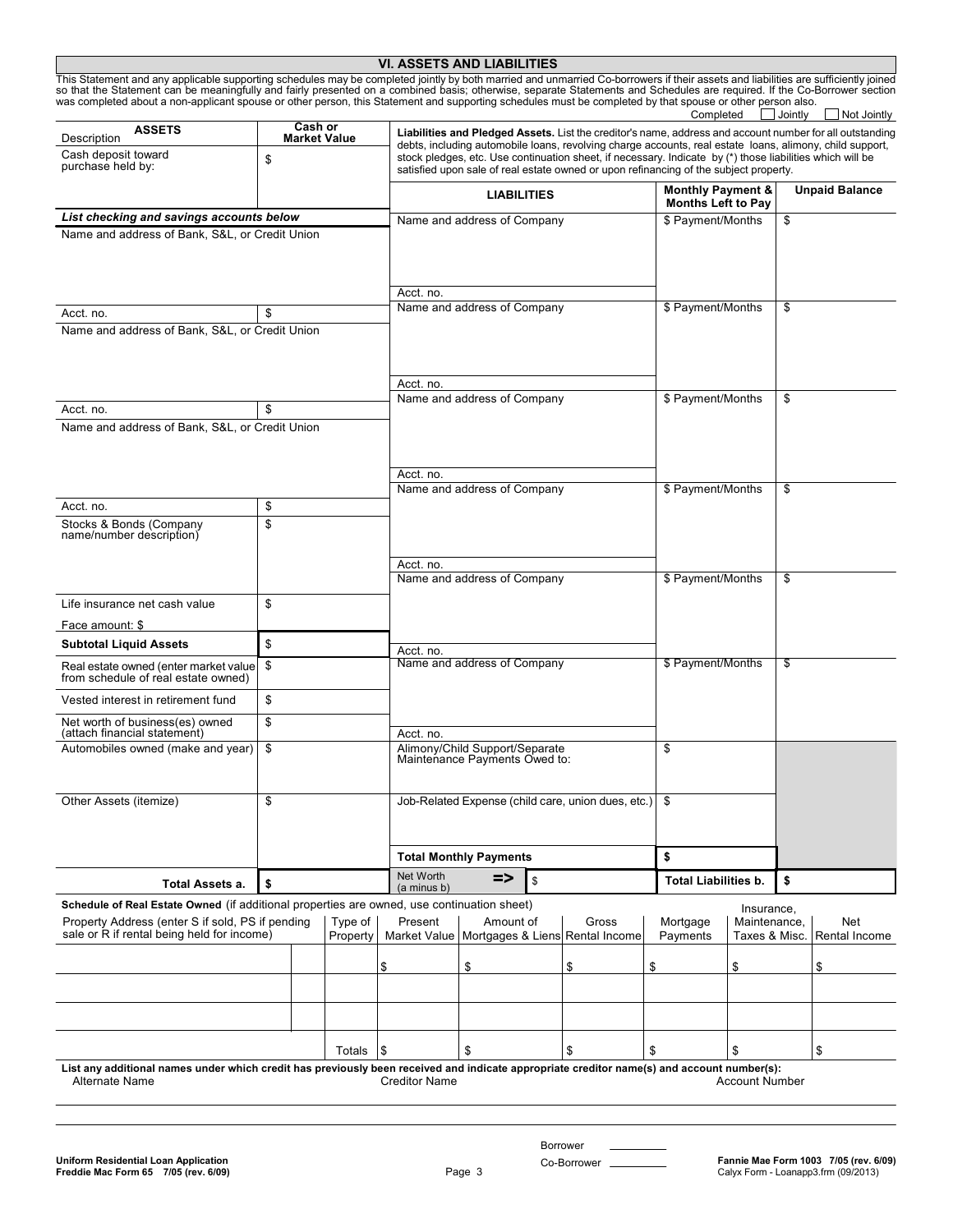| <b>VII. DETAILS OF TRANSACTION</b>                         | <b>VIII. DECLARATIONS</b>                                                                                                                                                             |                    |                                                                                                                                                                                              |
|------------------------------------------------------------|---------------------------------------------------------------------------------------------------------------------------------------------------------------------------------------|--------------------|----------------------------------------------------------------------------------------------------------------------------------------------------------------------------------------------|
| a. Purchase price                                          | \$<br>If you answer "Yes" to any questions a through i,                                                                                                                               |                    | Borrower Co-Borrower                                                                                                                                                                         |
| b. Alterations, improvements, repairs                      | please use continuation sheet for explanation.                                                                                                                                        | Yes No             | Yes No                                                                                                                                                                                       |
| c. Land (if acquired separately)                           | a. Are there any outstanding judgments against you?                                                                                                                                   | $\Box$             |                                                                                                                                                                                              |
| d. Refinance (incl. debts to be paid off)                  | b. Have you been declared bankrupt within the past 7 years?                                                                                                                           |                    |                                                                                                                                                                                              |
| e. Estimated prepaid items                                 | c. Have you had property foreclosed upon or given title or deed in lieu thereof<br>in the last 7 years?                                                                               | $\Box$             | П<br>$\Box$                                                                                                                                                                                  |
| f. Estimated closing costs                                 | d. Are you a party to a lawsuit?                                                                                                                                                      | $\Box$             |                                                                                                                                                                                              |
| g. PMI, MIP, Funding Fee                                   | e. Have you directly or indirectly been obligated on any loan which resulted in                                                                                                       | П                  | П<br>$\Box$                                                                                                                                                                                  |
| h. Discount (if Borrower will pay)                         | foreclosure, transfer of title in lieu of foreclosure, or judgment?                                                                                                                   |                    |                                                                                                                                                                                              |
|                                                            | (This would include such loans as home mortgage loans, SBA loans, home improvement                                                                                                    |                    |                                                                                                                                                                                              |
| i. Total costs (add items a through h)                     | loans, educational loans, manufactured (mobile) home loans, any mortgage, financial<br>obligation, bond, or loan guarantee. If "Yes," provide details, including date, name, and      |                    |                                                                                                                                                                                              |
| Subordinate financing                                      | address of Lender, FHA or VA case number, if any, and reasons for the action.)                                                                                                        |                    |                                                                                                                                                                                              |
| k. Borrower's closing costs paid by Seller                 | f. Are you presently delinquent or in default on any Federal debt or any other                                                                                                        |                    | $\Box$<br>$\Box$                                                                                                                                                                             |
| I. Other Credits (explain)                                 | loan, mortgage, financial obligation, bond, or loan guarantee?<br>If "Yes," give details as described in the preceding question.                                                      |                    |                                                                                                                                                                                              |
|                                                            | g. Are you obligated to pay alimony, child support, or separate maintenance?                                                                                                          |                    |                                                                                                                                                                                              |
|                                                            | h. Is any part of the down payment borrowed?                                                                                                                                          |                    |                                                                                                                                                                                              |
|                                                            | i. Are you a co-maker or endorser on a note?                                                                                                                                          | $\Box$             |                                                                                                                                                                                              |
|                                                            |                                                                                                                                                                                       |                    |                                                                                                                                                                                              |
|                                                            | j. Are you a U. S. citizen?                                                                                                                                                           | ப<br>$\Box$ l      | $\Box$<br>$\Box$                                                                                                                                                                             |
|                                                            | k. Are you a permanent resident alien?                                                                                                                                                | $\Box$<br>$\Box$   | $\Box$ $\Box$                                                                                                                                                                                |
|                                                            | I. Do you intend to occupy the property as your primary residence?                                                                                                                    | $\Box$<br>$\Box$   | $\Box$ $\Box$                                                                                                                                                                                |
| m. Loan amount (exclude PMI, MIP,<br>Funding Fee financed) | If "Yes," complete question m below.<br>m. Have you had an ownership interest in a property in the last three years?                                                                  | <u> Barbara Ba</u> | $\Box$ $\Box$                                                                                                                                                                                |
| n. PMI, MIP, Funding Fee financed                          | (1) What type of property did you own-principal residence (PR),                                                                                                                       |                    |                                                                                                                                                                                              |
| o. Loan amount (add m & n)                                 | second home (SH), or investment property (IP)?                                                                                                                                        |                    |                                                                                                                                                                                              |
| p. Cash from/to Borrower (subtract j, k, l &               | (2) How did you hold title to the home-solely by yourself (S),                                                                                                                        |                    |                                                                                                                                                                                              |
| o from i)                                                  | jointly with your spouse (SP), or jointly with another person (O)?                                                                                                                    |                    |                                                                                                                                                                                              |
|                                                            | IX. ACKNOWLEDGEMENT AND AGREEMENT                                                                                                                                                     |                    |                                                                                                                                                                                              |
|                                                            | Each of the undersigned specifically represents to Lender and to Lender's actual or potential agents, brokers, processors, attorneys, insurers, servicers, successors and assigns and |                    | agrees and acknowledges that: (1) the information provided in this application is true and correct as of the date set forth opposite my signature and that any intentional or negligent mis- |

Each of the undersigned specifically represents to Lender and to Lender's actual or potential agents, brokers, processors, attorneys, insurers, servicers, successors and assigns and agrees and acknowledges that: (1) the information provided in this application is true and correct as of the date set forth opposite my signature and that any intentional or negligent mis-<br>representation of this informatio misrepresentation that I have made on this application, and/or in criminal penalties including, but not limited to, fine or imprisonment or both under the provisions of Title 18, United States<br>Code, Sec. 1001, et seq.; (2) property will be occupied as indicated in this application; (6) the Lender, its servicers, successors or assigns may retain the original and/or an electronic record of this application, whether or not the loan is approved; (7) the Lender and its agents, brokers, insurers, servicers, successors and assigns may continuously rely on the information contained in the application, and l am obligated to amend and/or supplement the information provided in this application if any of the material facts that I have represented herein should change prior to closing of the<br>Loan; (8) in the event that my paymen account may be transferred with such notice as may be required by law; (10) neither Lender nor its agents, brokers, insurers, servicers, successors or assigns has made any representa-<br>tion or warranty, express or implied, my "electronic signature," as those terms are defined in applicable federal and/or state laws (excluding audio and video recordings), or my facsimile transmission of this application<br>containing a facsimile of my signature, Acknowledgement. Each of the undersigned hereby acknowledges that any owner of the Loan, its servicers, successors and assigns, may verify or reverify any information Borrower's College DM, MP:<br>
The particular particles of the signature of the co-Borrower's Signature Date Co-Borrower's Signature<br>
The particular particles of the signature Date Co-Borrower's Co-Borrower's Signature Date The anarchive fields of M. MP.<br>
The pump of the fields of the symptoms and a control in the symptoms and the symptoms and the symptoms and the symptoms and the symptoms and the symptoms and the symptoms and the symptoms

|                                          |                                                                                                                                                                                                                                                                                                                                                                                                                                                                                                                                                                                                                                                                                                                                                                                                                                                                                                                                                                                                                                                                                                                                                                                                                                                                                                                                                                                                                                                                                                                                                                                                                                                                                                                                                                                                                                                                                                                                                                                                                                                                                                                                                                                                                                                                                                                                                                                                                                                                                                                                                                                                                                                                                                                                                                                                                                                                                                                                                                        |                        |                                                                                                                          | IX. ACKNOWLEDGEMEN I AND AGREEMEN I                  |                                                                                                                                                                                                                                                                                                                                       |                                                              |                                                                                    |
|------------------------------------------|------------------------------------------------------------------------------------------------------------------------------------------------------------------------------------------------------------------------------------------------------------------------------------------------------------------------------------------------------------------------------------------------------------------------------------------------------------------------------------------------------------------------------------------------------------------------------------------------------------------------------------------------------------------------------------------------------------------------------------------------------------------------------------------------------------------------------------------------------------------------------------------------------------------------------------------------------------------------------------------------------------------------------------------------------------------------------------------------------------------------------------------------------------------------------------------------------------------------------------------------------------------------------------------------------------------------------------------------------------------------------------------------------------------------------------------------------------------------------------------------------------------------------------------------------------------------------------------------------------------------------------------------------------------------------------------------------------------------------------------------------------------------------------------------------------------------------------------------------------------------------------------------------------------------------------------------------------------------------------------------------------------------------------------------------------------------------------------------------------------------------------------------------------------------------------------------------------------------------------------------------------------------------------------------------------------------------------------------------------------------------------------------------------------------------------------------------------------------------------------------------------------------------------------------------------------------------------------------------------------------------------------------------------------------------------------------------------------------------------------------------------------------------------------------------------------------------------------------------------------------------------------------------------------------------------------------------------------------|------------------------|--------------------------------------------------------------------------------------------------------------------------|------------------------------------------------------|---------------------------------------------------------------------------------------------------------------------------------------------------------------------------------------------------------------------------------------------------------------------------------------------------------------------------------------|--------------------------------------------------------------|------------------------------------------------------------------------------------|
|                                          | Each of the undersigned specifically represents to Lender and to Lender's actual or potential agents, brokers, processors, attorneys, insurers, servicers, successors and assigns and<br>agrees and acknowledges that: (1) the information provided in this application is true and correct as of the date set forth opposite my signature and that any intentional or negligent mis-<br>representation of this information contained in this application may result in civil liability, including monetary damages, to any person who may suffer any loss due to reliance upon any<br>misrepresentation that I have made on this application, and/or in criminal penalties including, but not limited to, fine or imprisonment or both under the provisions of Title 18, United States<br>Code, Sec. 1001, et seq.; (2) the loan requested pursuant to this application (the "Loan") will be secured by a mortgage or deed of trust on the property described in this application; (3) the<br>property will not be used for any illegal or prohibited purpose or use: (4) all statements made in this application are made for the purpose of obtaining a residential mortgage loan; (5) the<br>property will be occupied as indicated in this application; (6) the Lender, its servicers, successors or assigns may retain the original and/or an electronic record of this application, whether<br>or not the loan is approved; (7) the Lender and its agents, brokers, insurers, servicers, successors and assigns may continuously rely on the information contained in the application, and<br>I am obligated to amend and/or supplement the information provided in this application if any of the material facts that I have represented herein should change prior to closing of the<br>Loan; (8) in the event that my payments on the Loan become delinguent, the Lender, its servicers, successors, or assigns may, in addition to any other rights and remedies that it may<br>have relating to such delinguency, report my name and account information to one or more consumer credit reporting agencies; (9) ownership of the Loan and/or administration of the Loan<br>account may be transferred with such notice as may be required by law; (10) neither Lender nor its agents, brokers, insurers, servicers, successors or assigns has made any representa-<br>tion or warranty, express or implied, to me regarding the property or the condition or value of the property; and (11) my transmission of this application as an "electronic record" containing<br>my "electronic signature," as those terms are defined in applicable federal and/or state laws (excluding audio and video recordings), or my facsimile transmission of this application<br>containing a facsimile of my signature, shall be as effective, enforceable and valid as if a paper version of this application were delivered containing my original written signature. |                        |                                                                                                                          |                                                      |                                                                                                                                                                                                                                                                                                                                       |                                                              |                                                                                    |
|                                          | Acknowledgement. Each of the undersigned hereby acknowledges that any owner of the Loan, its servicers, successors and assigns, may verify or reverify any information<br>contained in this application or obtain any information or data relating to the Loan, for any legitimate purpose through any source, including a source named in this application<br>or a consumer reporting agency.                                                                                                                                                                                                                                                                                                                                                                                                                                                                                                                                                                                                                                                                                                                                                                                                                                                                                                                                                                                                                                                                                                                                                                                                                                                                                                                                                                                                                                                                                                                                                                                                                                                                                                                                                                                                                                                                                                                                                                                                                                                                                                                                                                                                                                                                                                                                                                                                                                                                                                                                                                         |                        |                                                                                                                          |                                                      |                                                                                                                                                                                                                                                                                                                                       |                                                              |                                                                                    |
| Borrower's Signature<br>X                |                                                                                                                                                                                                                                                                                                                                                                                                                                                                                                                                                                                                                                                                                                                                                                                                                                                                                                                                                                                                                                                                                                                                                                                                                                                                                                                                                                                                                                                                                                                                                                                                                                                                                                                                                                                                                                                                                                                                                                                                                                                                                                                                                                                                                                                                                                                                                                                                                                                                                                                                                                                                                                                                                                                                                                                                                                                                                                                                                                        |                        | Date                                                                                                                     | Co-Borrower's Signature<br>$\boldsymbol{\mathsf{x}}$ |                                                                                                                                                                                                                                                                                                                                       |                                                              | Date                                                                               |
|                                          |                                                                                                                                                                                                                                                                                                                                                                                                                                                                                                                                                                                                                                                                                                                                                                                                                                                                                                                                                                                                                                                                                                                                                                                                                                                                                                                                                                                                                                                                                                                                                                                                                                                                                                                                                                                                                                                                                                                                                                                                                                                                                                                                                                                                                                                                                                                                                                                                                                                                                                                                                                                                                                                                                                                                                                                                                                                                                                                                                                        |                        |                                                                                                                          | X. INFORMATION FOR GOVERNMENT MONITORING PURPOSES    |                                                                                                                                                                                                                                                                                                                                       |                                                              |                                                                                    |
| not discriminate eithei                  | pousing and home mortgage disclosure laws. You are not required to furnish this information, but are encouraged to do so. The law provides that<br>mav check more than one desig<br>observation and surname if you have made this application in person. If you do not wish to furnish the information, please check the box below. (Lender must review the above<br>material to assure that the disclosures satisfy all req <del>uire</del> ments to which the lender is subject under applicable state law for the particular type of loan applied for.)                                                                                                                                                                                                                                                                                                                                                                                                                                                                                                                                                                                                                                                                                                                                                                                                                                                                                                                                                                                                                                                                                                                                                                                                                                                                                                                                                                                                                                                                                                                                                                                                                                                                                                                                                                                                                                                                                                                                                                                                                                                                                                                                                                                                                                                                                                                                                                                                             |                        |                                                                                                                          |                                                      | on the basis of this information, or on whether you choose to furnish it. If you furnish the information, please provide both ethnicity and race. For race, you<br><del>ti</del> on. If you do not furnish ethnicity, race, or sex, under Federal regulations, this lender is required to note the information on the basis of visual |                                                              |                                                                                    |
| <b>BORROWER</b>                          | I do not wish to furnish this information                                                                                                                                                                                                                                                                                                                                                                                                                                                                                                                                                                                                                                                                                                                                                                                                                                                                                                                                                                                                                                                                                                                                                                                                                                                                                                                                                                                                                                                                                                                                                                                                                                                                                                                                                                                                                                                                                                                                                                                                                                                                                                                                                                                                                                                                                                                                                                                                                                                                                                                                                                                                                                                                                                                                                                                                                                                                                                                              |                        |                                                                                                                          | <b>CO-BORROWER</b>                                   | I do not wish to furnish this information                                                                                                                                                                                                                                                                                             |                                                              |                                                                                    |
| Ethnicity:                               | Hispanic or Latino                                                                                                                                                                                                                                                                                                                                                                                                                                                                                                                                                                                                                                                                                                                                                                                                                                                                                                                                                                                                                                                                                                                                                                                                                                                                                                                                                                                                                                                                                                                                                                                                                                                                                                                                                                                                                                                                                                                                                                                                                                                                                                                                                                                                                                                                                                                                                                                                                                                                                                                                                                                                                                                                                                                                                                                                                                                                                                                                                     | Not Hispanic or Latino |                                                                                                                          | Ethn                                                 | Hispanic or Latino                                                                                                                                                                                                                                                                                                                    | Not Hispanic or Latino                                       |                                                                                    |
| Race:                                    | American Indian or<br>Alaska Native<br>Native Hawaiian or Other Pacific Is                                                                                                                                                                                                                                                                                                                                                                                                                                                                                                                                                                                                                                                                                                                                                                                                                                                                                                                                                                                                                                                                                                                                                                                                                                                                                                                                                                                                                                                                                                                                                                                                                                                                                                                                                                                                                                                                                                                                                                                                                                                                                                                                                                                                                                                                                                                                                                                                                                                                                                                                                                                                                                                                                                                                                                                                                                                                                             | Asian                  | Black or<br><b>American</b><br><b>White</b>                                                                              |                                                      | American Indian or<br>Alaska Native                                                                                                                                                                                                                                                                                                   | <b>Asian</b><br>e Hawaiian or Other Pacific Islander   White | Black or<br>African American                                                       |
| Sex:                                     | $\Box$ Female                                                                                                                                                                                                                                                                                                                                                                                                                                                                                                                                                                                                                                                                                                                                                                                                                                                                                                                                                                                                                                                                                                                                                                                                                                                                                                                                                                                                                                                                                                                                                                                                                                                                                                                                                                                                                                                                                                                                                                                                                                                                                                                                                                                                                                                                                                                                                                                                                                                                                                                                                                                                                                                                                                                                                                                                                                                                                                                                                          | Vlale                  |                                                                                                                          | Sex:                                                 | Female                                                                                                                                                                                                                                                                                                                                | $\Box$ Male                                                  |                                                                                    |
| This information was pro<br>In a face-to | To be Completed by Loan Originator:<br>face interview<br>a telephone interview                                                                                                                                                                                                                                                                                                                                                                                                                                                                                                                                                                                                                                                                                                                                                                                                                                                                                                                                                                                                                                                                                                                                                                                                                                                                                                                                                                                                                                                                                                                                                                                                                                                                                                                                                                                                                                                                                                                                                                                                                                                                                                                                                                                                                                                                                                                                                                                                                                                                                                                                                                                                                                                                                                                                                                                                                                                                                         |                        | $\Box$ By the applicant and submitted by fax or mail<br>$\Box$ By the applicant and submitted via e-mail or the internet |                                                      |                                                                                                                                                                                                                                                                                                                                       |                                                              |                                                                                    |
| Loan Originator's Signature<br>Χ         |                                                                                                                                                                                                                                                                                                                                                                                                                                                                                                                                                                                                                                                                                                                                                                                                                                                                                                                                                                                                                                                                                                                                                                                                                                                                                                                                                                                                                                                                                                                                                                                                                                                                                                                                                                                                                                                                                                                                                                                                                                                                                                                                                                                                                                                                                                                                                                                                                                                                                                                                                                                                                                                                                                                                                                                                                                                                                                                                                                        |                        |                                                                                                                          |                                                      | Date                                                                                                                                                                                                                                                                                                                                  |                                                              |                                                                                    |
|                                          | Loan Originator's Name (print or type)                                                                                                                                                                                                                                                                                                                                                                                                                                                                                                                                                                                                                                                                                                                                                                                                                                                                                                                                                                                                                                                                                                                                                                                                                                                                                                                                                                                                                                                                                                                                                                                                                                                                                                                                                                                                                                                                                                                                                                                                                                                                                                                                                                                                                                                                                                                                                                                                                                                                                                                                                                                                                                                                                                                                                                                                                                                                                                                                 |                        | Loan Originator Identifier                                                                                               |                                                      | Loan Originator's Phone Number (including area code)                                                                                                                                                                                                                                                                                  |                                                              |                                                                                    |
|                                          | Loan Origination Company's Name                                                                                                                                                                                                                                                                                                                                                                                                                                                                                                                                                                                                                                                                                                                                                                                                                                                                                                                                                                                                                                                                                                                                                                                                                                                                                                                                                                                                                                                                                                                                                                                                                                                                                                                                                                                                                                                                                                                                                                                                                                                                                                                                                                                                                                                                                                                                                                                                                                                                                                                                                                                                                                                                                                                                                                                                                                                                                                                                        |                        |                                                                                                                          | Loan Origination Company Identifier                  | Loan Origination Company's Address                                                                                                                                                                                                                                                                                                    |                                                              |                                                                                    |
|                                          | Uniform Residential Loan Application<br>Freddie Mac Form 65 7/05 (rev. 6/09)                                                                                                                                                                                                                                                                                                                                                                                                                                                                                                                                                                                                                                                                                                                                                                                                                                                                                                                                                                                                                                                                                                                                                                                                                                                                                                                                                                                                                                                                                                                                                                                                                                                                                                                                                                                                                                                                                                                                                                                                                                                                                                                                                                                                                                                                                                                                                                                                                                                                                                                                                                                                                                                                                                                                                                                                                                                                                           |                        | Page 4                                                                                                                   |                                                      |                                                                                                                                                                                                                                                                                                                                       |                                                              | Fannie Mae Form 1003 7/05 (rev. 6/09)<br>Calyx Form - Loanapp4 grayx.frm (09/2013) |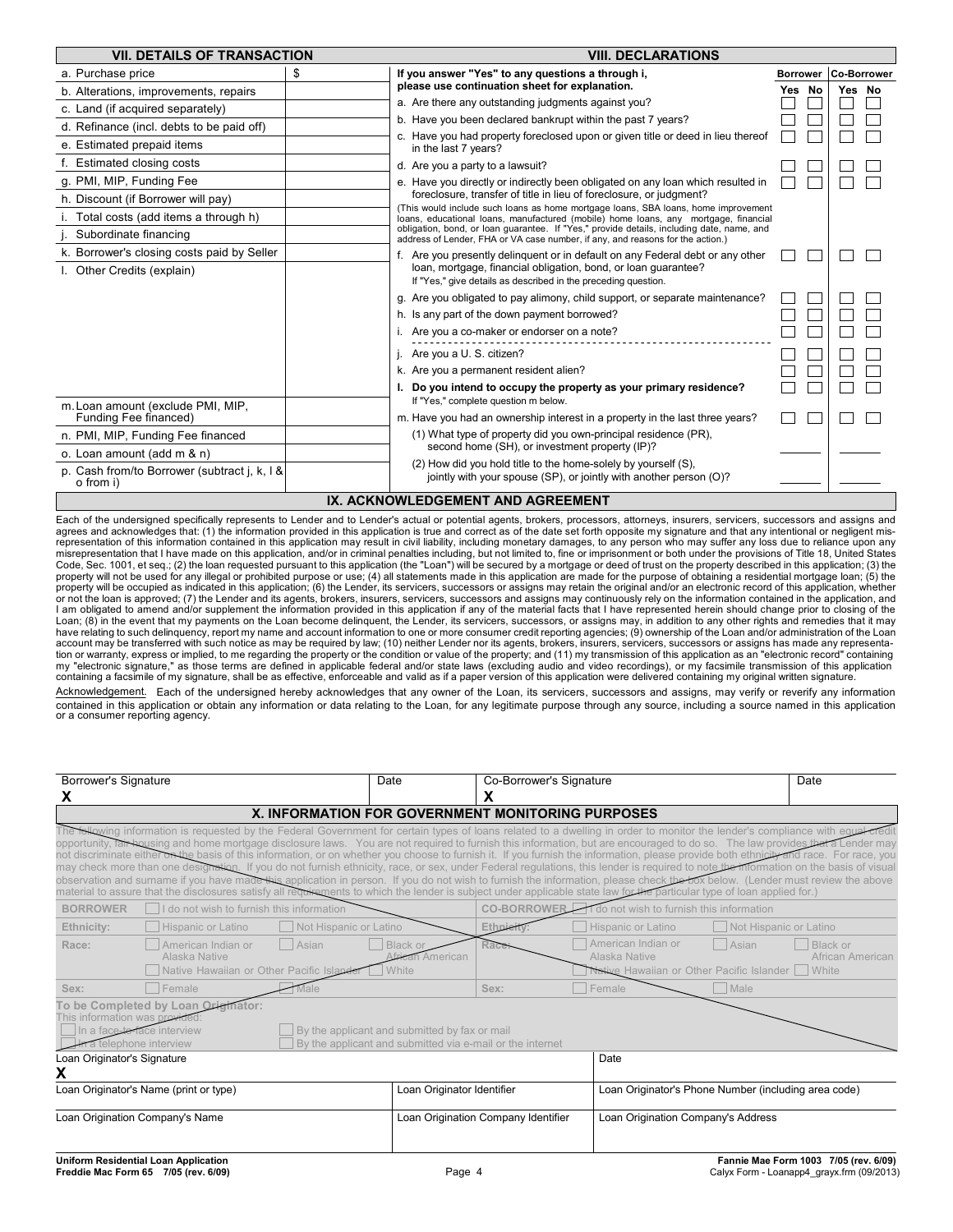## Demographic Information Addendum. This section asks about your ethnicity, sex, and race.

## Demographic Information of Borrower

| <b>Demographic Information Addendum.</b> This section asks about your ethnicity, sex, and race.<br>Demographic Information of Borrower<br>The purpose of collecting this information is to help ensure that all applicants are treated fairly and that the housing needs of<br>communities and neighborhoods are being fulfilled. For residential mortgage lending, federal law requires that we ask applicants<br>for their demographic information (ethnicity, sex, and race) in order to monitor our compliance with equal credit opportunity, fair<br>housing, and home mortgage disclosure laws. You are not required to provide this information, but are encouraged to do so. You<br>may select one or more designations for "Ethnicity" and one or more designations for "Race." The law provides that we may not<br>discriminate on the basis of this information, or on whether you choose to provide it. However, if you choose not to provide the<br>information and you have made this application in person, Federal regulations require us to note your ethnicity, sex, and race on<br>the basis of visual observation or surname. The law also provides that we may not discriminate on the basis of age or marital status<br>information you provide in this application. If you do not wish to provide some or all of this information, please check below.<br>Ethnicity: Check one or more<br><b>Race:</b> Check one or more<br>$\Box$ Hispanic or Latino<br>American Indian or Alaska Native - Print name of enrolled or<br>Puerto Rican Cuban<br>$\Box$ Mexican<br>principal tribe:<br>Other Hispanic or Latino - Print origin:<br>$\Box$ Asian<br>$\Box$ Filipino<br>$\Box$ Asian Indian<br>Chinese<br>$\Box$ Vietnamese<br>For example: Argentinean, Colombian, Dominican,<br>Korean<br>$\Box$ Japanese<br>Nicaraguan, Salvadoran, Spaniard, and so on.<br>Other Asian - Print Race: |
|-------------------------------------------------------------------------------------------------------------------------------------------------------------------------------------------------------------------------------------------------------------------------------------------------------------------------------------------------------------------------------------------------------------------------------------------------------------------------------------------------------------------------------------------------------------------------------------------------------------------------------------------------------------------------------------------------------------------------------------------------------------------------------------------------------------------------------------------------------------------------------------------------------------------------------------------------------------------------------------------------------------------------------------------------------------------------------------------------------------------------------------------------------------------------------------------------------------------------------------------------------------------------------------------------------------------------------------------------------------------------------------------------------------------------------------------------------------------------------------------------------------------------------------------------------------------------------------------------------------------------------------------------------------------------------------------------------------------------------------------------------------------------------------------------------------------------------------------------------------------------------------------------------------|
|                                                                                                                                                                                                                                                                                                                                                                                                                                                                                                                                                                                                                                                                                                                                                                                                                                                                                                                                                                                                                                                                                                                                                                                                                                                                                                                                                                                                                                                                                                                                                                                                                                                                                                                                                                                                                                                                                                             |
|                                                                                                                                                                                                                                                                                                                                                                                                                                                                                                                                                                                                                                                                                                                                                                                                                                                                                                                                                                                                                                                                                                                                                                                                                                                                                                                                                                                                                                                                                                                                                                                                                                                                                                                                                                                                                                                                                                             |
|                                                                                                                                                                                                                                                                                                                                                                                                                                                                                                                                                                                                                                                                                                                                                                                                                                                                                                                                                                                                                                                                                                                                                                                                                                                                                                                                                                                                                                                                                                                                                                                                                                                                                                                                                                                                                                                                                                             |
|                                                                                                                                                                                                                                                                                                                                                                                                                                                                                                                                                                                                                                                                                                                                                                                                                                                                                                                                                                                                                                                                                                                                                                                                                                                                                                                                                                                                                                                                                                                                                                                                                                                                                                                                                                                                                                                                                                             |
|                                                                                                                                                                                                                                                                                                                                                                                                                                                                                                                                                                                                                                                                                                                                                                                                                                                                                                                                                                                                                                                                                                                                                                                                                                                                                                                                                                                                                                                                                                                                                                                                                                                                                                                                                                                                                                                                                                             |
|                                                                                                                                                                                                                                                                                                                                                                                                                                                                                                                                                                                                                                                                                                                                                                                                                                                                                                                                                                                                                                                                                                                                                                                                                                                                                                                                                                                                                                                                                                                                                                                                                                                                                                                                                                                                                                                                                                             |
|                                                                                                                                                                                                                                                                                                                                                                                                                                                                                                                                                                                                                                                                                                                                                                                                                                                                                                                                                                                                                                                                                                                                                                                                                                                                                                                                                                                                                                                                                                                                                                                                                                                                                                                                                                                                                                                                                                             |
|                                                                                                                                                                                                                                                                                                                                                                                                                                                                                                                                                                                                                                                                                                                                                                                                                                                                                                                                                                                                                                                                                                                                                                                                                                                                                                                                                                                                                                                                                                                                                                                                                                                                                                                                                                                                                                                                                                             |
|                                                                                                                                                                                                                                                                                                                                                                                                                                                                                                                                                                                                                                                                                                                                                                                                                                                                                                                                                                                                                                                                                                                                                                                                                                                                                                                                                                                                                                                                                                                                                                                                                                                                                                                                                                                                                                                                                                             |
| For example: Hmong, Laotian, Thai, Pakistani, Cambodian,<br>Not Hispanic or Latino                                                                                                                                                                                                                                                                                                                                                                                                                                                                                                                                                                                                                                                                                                                                                                                                                                                                                                                                                                                                                                                                                                                                                                                                                                                                                                                                                                                                                                                                                                                                                                                                                                                                                                                                                                                                                          |
| and so on.<br>$\Box$ I do not wish to provide this information<br><b>Black or African American</b>                                                                                                                                                                                                                                                                                                                                                                                                                                                                                                                                                                                                                                                                                                                                                                                                                                                                                                                                                                                                                                                                                                                                                                                                                                                                                                                                                                                                                                                                                                                                                                                                                                                                                                                                                                                                          |
| Native Hawaiian or Other Pacific Islander<br><b>Sex</b>                                                                                                                                                                                                                                                                                                                                                                                                                                                                                                                                                                                                                                                                                                                                                                                                                                                                                                                                                                                                                                                                                                                                                                                                                                                                                                                                                                                                                                                                                                                                                                                                                                                                                                                                                                                                                                                     |
| $\Box$ Native Hawaiian $\Box$ Guamanian or Chamorro<br>□ Samoan<br>  Female                                                                                                                                                                                                                                                                                                                                                                                                                                                                                                                                                                                                                                                                                                                                                                                                                                                                                                                                                                                                                                                                                                                                                                                                                                                                                                                                                                                                                                                                                                                                                                                                                                                                                                                                                                                                                                 |
| Other Pacific Islander - Print Race:<br>$\Box$ Male                                                                                                                                                                                                                                                                                                                                                                                                                                                                                                                                                                                                                                                                                                                                                                                                                                                                                                                                                                                                                                                                                                                                                                                                                                                                                                                                                                                                                                                                                                                                                                                                                                                                                                                                                                                                                                                         |
| $\Box$ I do not wish to provide this information<br>For example: Fijian, Tongan, and so on.                                                                                                                                                                                                                                                                                                                                                                                                                                                                                                                                                                                                                                                                                                                                                                                                                                                                                                                                                                                                                                                                                                                                                                                                                                                                                                                                                                                                                                                                                                                                                                                                                                                                                                                                                                                                                 |
| White                                                                                                                                                                                                                                                                                                                                                                                                                                                                                                                                                                                                                                                                                                                                                                                                                                                                                                                                                                                                                                                                                                                                                                                                                                                                                                                                                                                                                                                                                                                                                                                                                                                                                                                                                                                                                                                                                                       |
| $\Box$ I do not wish to provide this information                                                                                                                                                                                                                                                                                                                                                                                                                                                                                                                                                                                                                                                                                                                                                                                                                                                                                                                                                                                                                                                                                                                                                                                                                                                                                                                                                                                                                                                                                                                                                                                                                                                                                                                                                                                                                                                            |
| To Be Completed by Financial Institution (for application taken in person):                                                                                                                                                                                                                                                                                                                                                                                                                                                                                                                                                                                                                                                                                                                                                                                                                                                                                                                                                                                                                                                                                                                                                                                                                                                                                                                                                                                                                                                                                                                                                                                                                                                                                                                                                                                                                                 |
|                                                                                                                                                                                                                                                                                                                                                                                                                                                                                                                                                                                                                                                                                                                                                                                                                                                                                                                                                                                                                                                                                                                                                                                                                                                                                                                                                                                                                                                                                                                                                                                                                                                                                                                                                                                                                                                                                                             |
| <b>YES</b><br><b>NO</b><br>Was the ethnicity of the Borrower collected on the basis of visual observation or surname?<br>Was the sex of the Borrower collected on the basis of visual observation or surname?<br><b>YES</b><br>NO<br><b>YES</b><br>Was the race of the Borrower collected on the basis of visual observation or surname?<br>NO.                                                                                                                                                                                                                                                                                                                                                                                                                                                                                                                                                                                                                                                                                                                                                                                                                                                                                                                                                                                                                                                                                                                                                                                                                                                                                                                                                                                                                                                                                                                                                             |
| The Demographic Information was provided through:                                                                                                                                                                                                                                                                                                                                                                                                                                                                                                                                                                                                                                                                                                                                                                                                                                                                                                                                                                                                                                                                                                                                                                                                                                                                                                                                                                                                                                                                                                                                                                                                                                                                                                                                                                                                                                                           |
|                                                                                                                                                                                                                                                                                                                                                                                                                                                                                                                                                                                                                                                                                                                                                                                                                                                                                                                                                                                                                                                                                                                                                                                                                                                                                                                                                                                                                                                                                                                                                                                                                                                                                                                                                                                                                                                                                                             |
| Telephone Interview<br>Face-to-Face Interview (includes Electronic Media w/ Video Component)<br>Fax or Mail<br>Email or Internet                                                                                                                                                                                                                                                                                                                                                                                                                                                                                                                                                                                                                                                                                                                                                                                                                                                                                                                                                                                                                                                                                                                                                                                                                                                                                                                                                                                                                                                                                                                                                                                                                                                                                                                                                                            |